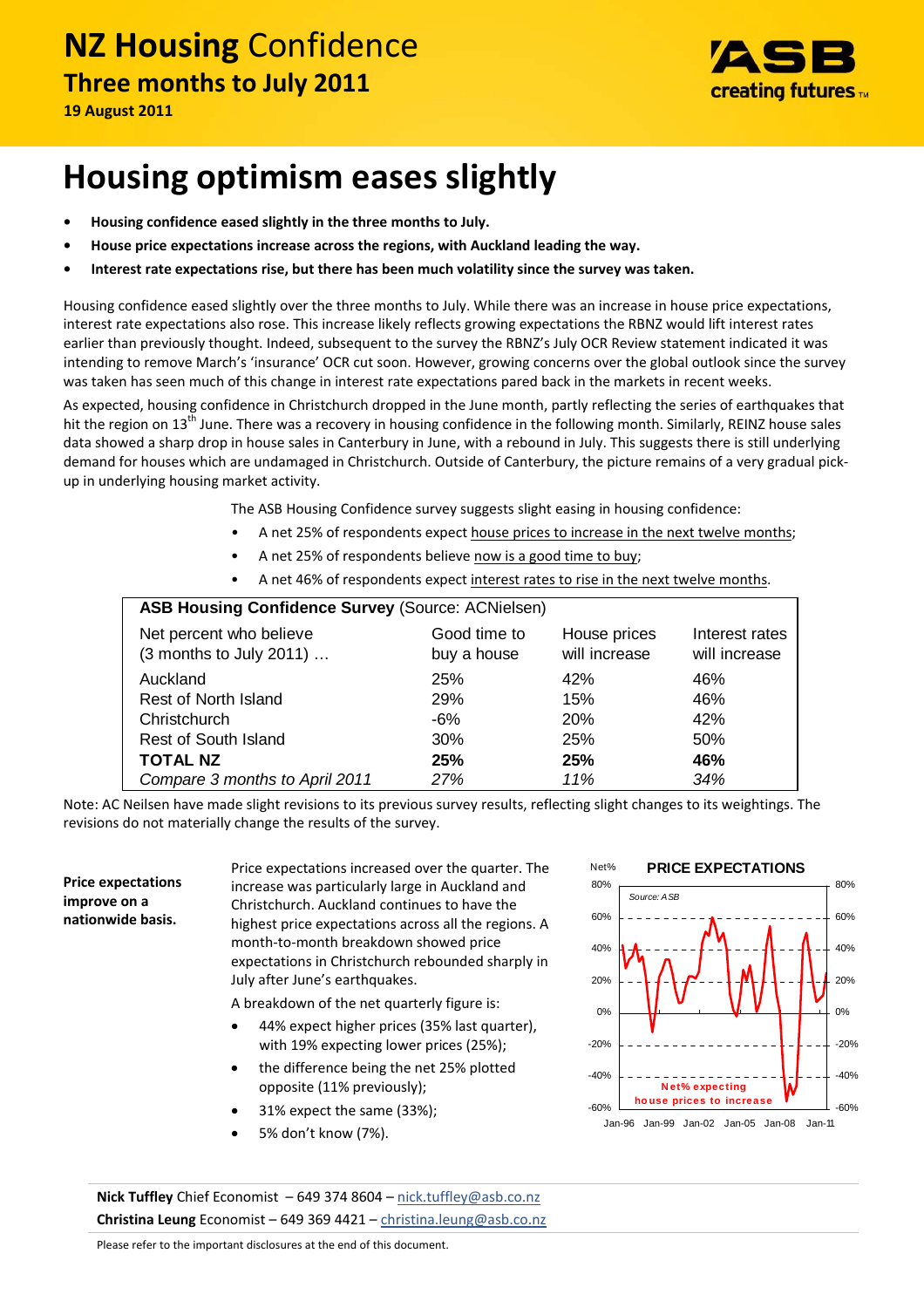

-20%

-60% -40%

-20%

0%

20%

40% 60%

80%

0%

20%

40%

60%

80%

**Confidence eases slightly.** On balance, respondents' optimism towards housing eased slightly over the quarter. Housing confidence was steady across the regions. However, a month‐ to‐month breakdown of survey results shows a decline in housing confidence in Christchurch over May and June, with some rebound in July. The breakdown is: 40% say it is a good time to buy (40% previously), while 15% say it is a bad time (13%); The difference is the net 25% plotted opposite (27%); 38% say it is neither good nor bad (39%); 6% don't know (7%). -20% 0% 20% 40% 60% 80% Jan-96 Jan-99 Jan-02 Jan-05 Jan-08 Jan-11 **HOUSING CONFIDENCE** *Source: ASB* Net% **N et% who co nsider it is a good time to buy Interest rate expectations rebound.** Reflecting recent data pointing to a brighter domestic outlook which boosted expectations the RBNZ will look to raise the OCR soon, interest rate expectations increased over the quarter. The increase was broad‐based across the regions: 54% expect higher interest rates (46% in the previous quarter), while 8% expect lower interest rates (12%); • The difference is the net 46% expecting higher rates, plotted opposite (34% previously); 28% believe interest rates will stay the same (30%); 10% don't know (12%). The escalating turmoil in financial markets in recent weeks has seen a paring back in expectations that the RBNZ will raise the OCR by 50bp in September. -60% -40% -20%  $0%$ 20% 40% 60% 80% Jan-96 Jan-99 Jan-02 Jan-05 Jan-08 Jan-11 Source: A Si Net% **N et% expecting higher interest rates** The amount of housing inventory remains contained. In particular, the number of new listings nationwide remains at very low levels. The continued decline in median days to sell also indicates tightening in the housing market. Meanwhile, nationwide house prices were broadly flat over July on a seasonally-adjusted basis. **RATE EXPECTATIONS Gradual pick‐up in housing market activity. Housing market activity continues to improve** Recent data point to a gradual pick‐up in underlying housing demand. While the latest REINZ house sales data show a slight softening in nationwide housing turnover over July (on a seasonally‐ adjusted basis), this may have reflected poor weather which tends to reduce interest in house hunting. **Continued tightening in the housing market. Recovery in housing turnover in Canterbury.** As expected, there was a recovery in housing turnover in Canterbury over July from the sharp drop in the wake of the earthquakes in the previous month. Over the next year or so, homeowners whose houses are written off or purchased by the Government will contribute to higher sales activity. Already a large proportion of Red Zone owners have accepted the Government's buyout packages. Prices 2000 4000 6000 8000 10000 Dec-00 Dec-02 Dec-04 Dec-06 Dec-08 Dec-10 **REINZ National Sales ex C anterbury (LHS) NZ DWELLING SALES (seasonally adjusted) R EIN Z C anterbury sales**

of houses sold in Canterbury have been quite steady

this year.

 $200$ 

600

 $1000$ 

1400

1800